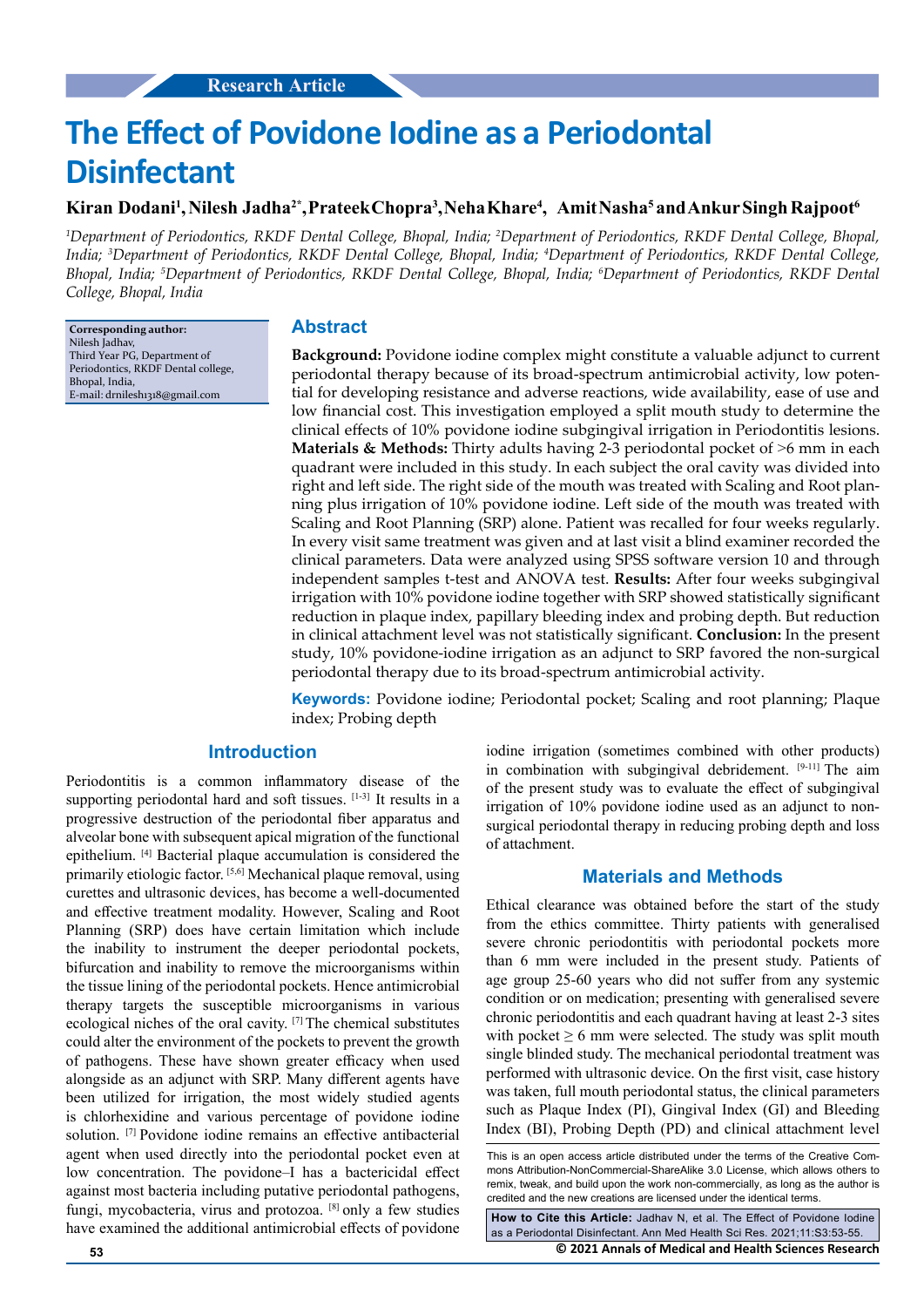| Table 1: Clinical parameters. |                 |                          |                          |         |
|-------------------------------|-----------------|--------------------------|--------------------------|---------|
|                               | <b>Baseline</b> | Control side (Mean ± SD) | <b>Experimental side</b> | P value |
|                               | (Mean $\pm$ SD) |                          | (Mean $\pm$ SD)          |         |
| Plaque index                  | $2.52 \pm 0.31$ | $2.07 + 0.24$            | $0.81 \pm 0.43$          | 0.001   |
| Papillary bleeding index      | $99.7 \pm 0.94$ | $36.8 \pm 7.33$          | $18.6 \pm 8.55$          | 0       |
| Periodontal probing depth     | $3.26 \pm 0.33$ | $2.61 \pm 0.31$          | $1.58 \pm 0.45$          | 0.001   |
| Clinical attachment level     | $3.54 \pm 0.73$ | $3.07 \pm 0.50$          | $2.37 \pm 0.77$          | 0.028   |

were recorded with Williams's periodontal probe. At the baseline visit, the right side of the mouth received SRP with ultrasonic scaler and the pockets were irrigated with 1 ml of 10% povidone iodine using syringe (experiment side). The syringe was gently inserted into the depth of the periodontal pocket to assure delivery of irrigant solutions. Repeated irrigation ensured that irrigant solution filled up pockets for a period of 5 min and oral instructions were reinforced. Patients were recalled after one week for every four weeks. And left side of the mouth received SRP and irrigation with normal saline (control side). At last visit clinical parameters were reassessed by blind examiner and the clinical parameters were compared. Statistical analysis data were analysed using SPSS, version 10 and through independent samples t-test, repeated measures ANOVA.

#### **Results**

The mean age of the patients was 40 years (29-62) and the no of males were 20 and no of females were 10. Table 1 shows the mean comparison of plaque index; papillary bleeding, probing depth and clinical attachment level at baseline and at the end of the study.

Reduction in the percentage of pockets  $\geq 6$  mm was more in experimental group is 35% as compared to control group is 38% which was 54% and 50% respectively and are statistically significant. Increase in the percentage of pockets  $\geq 3$  mm and 4-5 mm as there was decrease in probing depth.

#### **Discussion**

SRP is one of the most commonly utilized procedures for the treatment of periodontal disease and has been used as the gold standard periodontal therapy. It was designed to remove dental plaque, calculus and cementum contaminated with toxins. [12] In the past, these toxins were thought to be so firmly attached to the root surface that extensive cementum removal was required during subgingival instrumentation. In this study, povidone iodine was used as an adjunct to SRP because of its broadspectrum antibacterial activity, low potential for developing resistance and adverse reactions, wide availability, ease of use and low financial cost. [13] Cheetham et al. [14] showed that lipopolysaccharide presence on periodontally involved roots was removed by only 15 light strokes per tooth surface. Thus, systematic root planning to remove cementum does not seem warranted. The present study showed a significant reduction in plaque index, papillary bleeding index, probing depth and gain in clinical attachment on experimental side. The reduction in all clinical parameters is clinically significant due to reduction in inflammation. reduction in plaque index, papillary bleeding index, probing depth were statistically significant; but the gain in clinical attachment was not statistically significant as there

was no bone regeneration. The result of this study was in line with the previous reports of Sindhura et al. [7] Pandya et al. [15] A predictive reduction in the level of inflammation and absence of bleeding were also noticed. This is in accordance with study by Cigana et al. [16] Slow release of iodine in the subgingival area induces the fresh influx of macrophages and T helper cells which help in modulating the wound healing and further reduces the inflammation as shown by Selvaggi et al.  $[17]$  taken together, the present and cited studies suggest that increasing the intensity of antimicrobial control provide a short-term clinical benefit which can be maintained or even enhanced in long term studies. The data also suggest that the addition of an antibacterial agent such as povidone iodine may be cost effective measure to decrease progression of periodontal disease during basic therapy.

In conclusion, there are some data to indicate that povidoneiodine can be used as a component in a rinse to treat gingivitis or as a subgingival irrigant to reduce bacteremia. Furthermore, subgingival irrigation with PVP-I is not recommended as a pretreatment procedure for high-risk patients. At present, its adjunctive role in the treatment of refractory periodontitis is unclear. However, additional studies are needed to delineate and corroborate advantages of using PVP-I during periodontal therapy. Ultimately, incorporating new products or techniques into clinical practice that have withstood a critical assessment will provide patients with the most predictable results.

## **Limitations of this study**

- 1. The study was short term.
- 2. The split mouth design carries the risk of transferring povidone iodine from the assigned quadrant to the others.
- 3. Microbiological assessment of periodontopathic bacteria is required.

## **References**

- 1. Loe H. Principles of etiology and pathogenesis governing the treatment of periodontal disease*.* Int Dent J.1983; 33:119-126.
- 2. Oliver RC, Brown LJ, Loe H. Periodontal diseases in the United States population. J Peridontol. 1998;69:269-278.
- 3. Albander JM, Rams TE. Global epidemiology of periodontal diseases: an overview. Peridontol 2000. 2002;29:7-10
- 4. Flemming TF. Periodontitis. Ann Periodontol. 1999; 4:32-38.
- 5. Socransky SS. Microbiology of periodontal disease-present status and future considerations. J Peridontol. 1977;48:497-504.
- 6. Periodontics AAPWWI. Consensus report on periodontal diseases, pathogenesis and microbial factors. Ann Periodontol. 1996;1:926-932.
- 7. Sindhura H, Harsha RH, Shilpa RH. Efficacy of subgingival irrigation with 10% povidone-iodine as an adjunct to scaling and